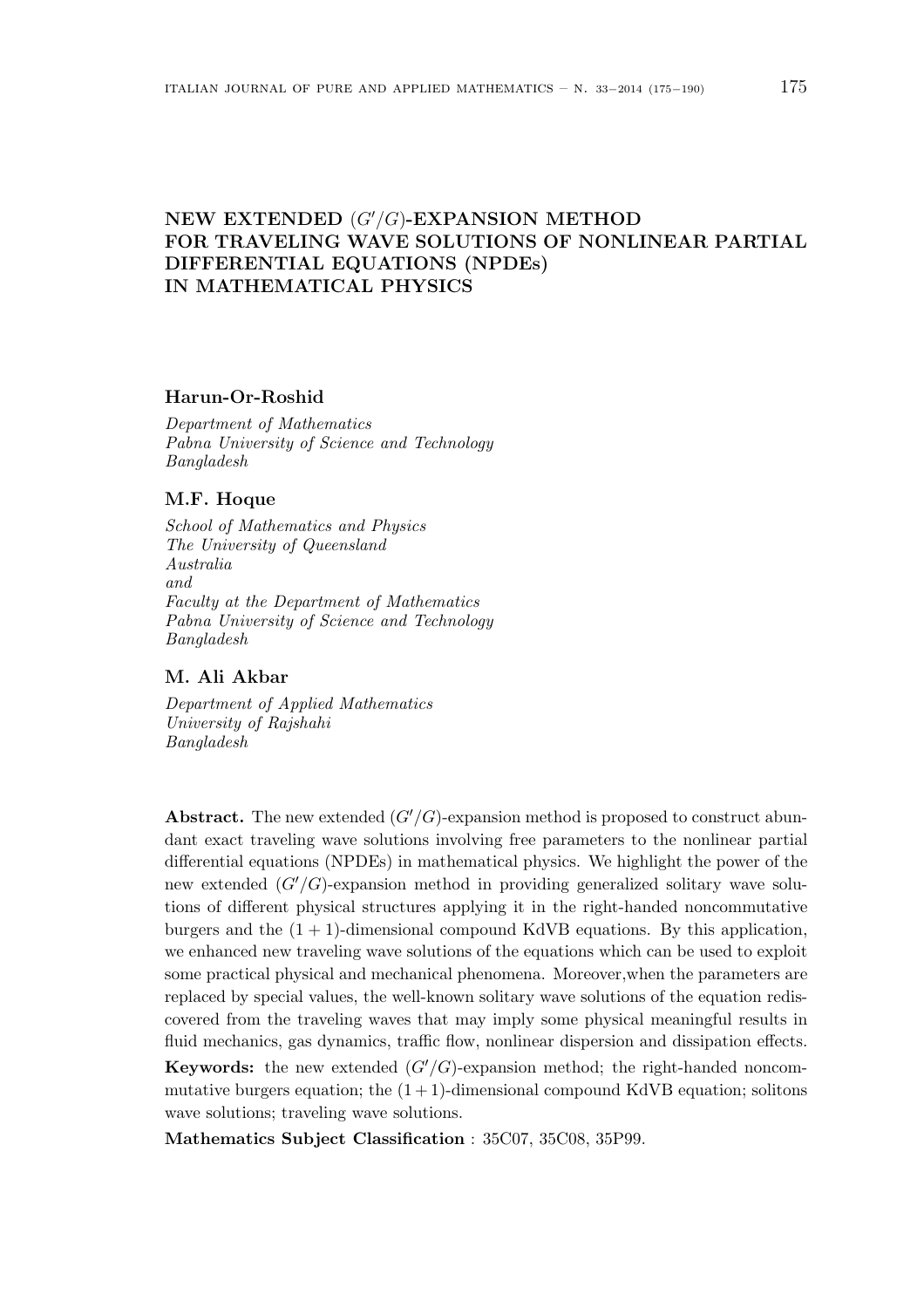### 1. Introduction

The world around us is inherently nonlinear, and nonlinear evolution equations are widely used to describe the complex physical phenomena that come out in a broad range of scientific applications, such as the fluid dynamics, nuclear physics, high energy physics, plasma physics, solid state physics, condensed matter physics, elastic media, optical fibers, biology, chemical kinematics, chemical physics, and geochemistry, etc. The exact solutions of nonlinear partial differential equations (NPDEs) play a significant role in nonlinear science and engineering. Recently, a number of prominent mathematicians and physicists who are interested in the nonlinear physical phenomena have investigated exact solutions of NPDEs to understand the physical mechanism of the phenomena using symbolical computer programs such as Maple, Matlab, Mathematica that facilitate complex and tedious algebraical computations.

For example, the wave phenomena observed in fluid dynamics [4], [14], plasma and elastic media  $[5]$ ,  $[12]$  and optical fibers  $[11]$ ,  $[19]$  etc. Some of the existing powerful methods for deriving exact solutions of NLEEs are Backlund transformation method [10], Darboux Transformations [8], tanh-function method [18], Exp-function method [7] and so on. Wang et al. [17] firstly proposed the  $(G'/G)$ -expansion method, then many diverse group of researchers extended this method by different names like an improved  $(G'/G)$ -expansion method [3], improved  $(G'/G)$ -expansion method [24], extended  $(G'/G)$ -expansion method [2], [15], generalized  $(G'/G)$ -expansion method [13], modified simple equation method [6] with different auxiliary equations. Zayed [20] established extended  $(G'/G)$ expansion method for solving the  $(3 + 1)$ -dimensional NLEEs in mathematical physics. We (Roshid et. al.) [15] also used this method to find new exact traveling wave solutions of nonlinear Klein-Gordon equation. Recently, Khan et al. [25]found traveling and soliton wave solutions of GZK-BBM and right-handed non-commutative burgers equations by Modified Simple Equations method.

In this article, our motivation is to add new more general traveling wave solutions of right-handed non-commutative burgers and the  $(1 + 1)$ -dimensional compound KdVB equations via new extended  $(G'/G)$ -expansion. The performances of the method will encourage other researchers to apply it in other nonlinear evolution equations.

#### 2. Materials and method

For given nonlinear evolution equations with independent variables  $x$  and  $t$ , we consider the following form

(1) 
$$
F(u, u_t, u_x, u_{xt}, u_{tt}, ...)=0.
$$

By using the traveling wave transformation

$$
(2) \qquad \qquad u(x,t) = u(\xi), \xi = x - Vt,
$$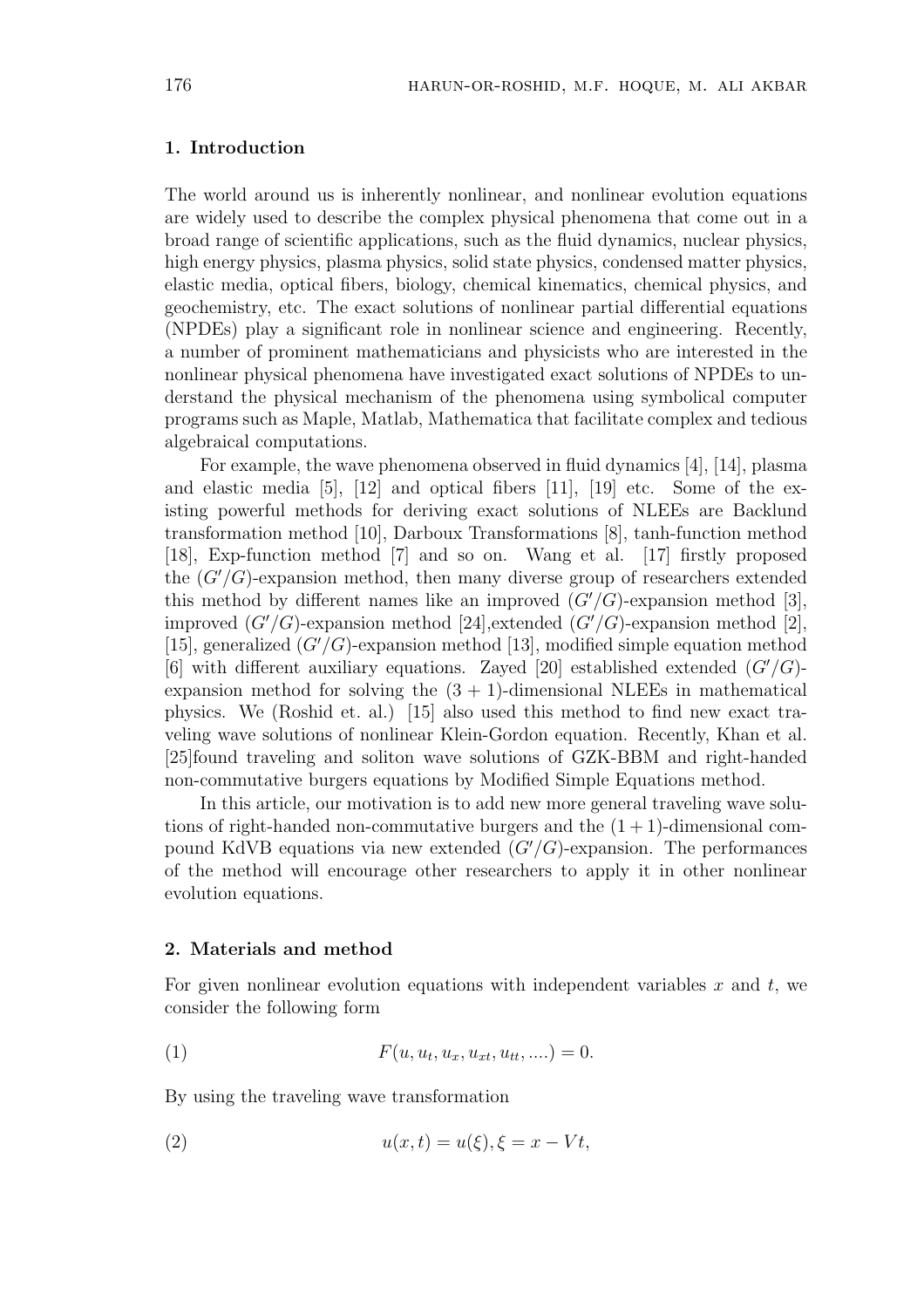where u is an unknown function depending on x and t, and is a polynomial  $F$  in  $u(\xi) = u(x, t)$  and its partial derivatives and V is a constant to be determined later. The existing steps of method are as follows:

**Step 1:** Using equation  $(2)$  in equation  $(1)$ , we can convert equation  $(1)$  to an ordinary differential equation

(3) 
$$
Q(u, -Vu, u', -Vu'', V^2 u'', ...)=0
$$

Step 2: Assume the solutions of equation (3) can be expressed in the form

(4) 
$$
u(\xi) = \sum_{i=-n}^{n} \left\{ \frac{a_i (G'/G)^i}{[1 + \lambda G'/G]^i} + b_i (G'/G)^{i-1} \sqrt{\sigma \left[ 1 + \frac{(G'/G)^2}{\mu} \right]} \right\}
$$

with  $G = G(\xi)$  satisfying the differential equation

$$
(5) \tG'' + \mu G = 0
$$

in which the value of  $\sigma$  must be  $\pm 1, \mu \neq 0, a_i, b_i$   $(i = -n, ..., n)$ , and  $\lambda$  are constants to be determined later. We can evaluate  $n$  by balancing the highestorder derivative term with the nonlinear term in the reduced equation (3).

**Step 3:** Inserting equation (4) into equation (3) and making use of equation  $(5)$ and then, extracting all terms of like powers of  $(G'/G)^j$  and  $(G'/G)^j \sqrt{\sigma[1 + \frac{(G'/G)^2}{n}}$  $\mu$ together, set each coefficient of them to zero yield an over-determined system of algebraic equations and then solving this system of algebraic equations for  $a_i, b_i$  $(i = -n, ..., n)$  and V, we obtain several sets of solutions.

Step 4: For the general solutions of Eq.(5), we have

(6) 
$$
\mu < 0, \frac{G'}{G} = \sqrt{-\mu} \left( \frac{A\sinh(\sqrt{-\mu}\xi) + B\cosh(\sqrt{-\mu}\xi)}{A\cosh(\sqrt{-\mu}\xi) + B\sinh(\sqrt{-\mu}\xi)} \right) = f_2(\xi)
$$

(7) 
$$
\mu > 0, \frac{G'}{G} = \sqrt{\mu} \left( \frac{A \cos(\sqrt{\mu \xi}) - B \sin(\sqrt{\mu \xi})}{A \sin(\sqrt{\mu \xi}) + B \cos(\sqrt{\mu \xi})} \right) = f_1(\xi)
$$

where  $A$ ,  $B$  are arbitrary constants. At last, inserting the values of  $a_i$ ,  $b_i$  $(i = -n, ..., n)$ , V and (6), (7) into equation (4) and obtain required traveling wave solutions of equation  $(1)$ .

**Remark 1.** It is noteworthy to observe that if we put  $\lambda = 0$  in the equation (5), then the proposed new extended  $(G'/G)$ -expansion coincide with the Guo and Zhou's extended  $(G'/G)$ -expansion [2]. On the other hand if we put  $b_i = 0$  and  $\lambda = 0$  in the equation (5), then the proposed method is identical to the improved  $(G'/G)$ -expansion method presented by Zhang et al. [24]. Again if we set  $b_i = 0$ and  $\lambda = 0$  and negative the exponents of  $(G'/G)$  are zero in equation (5), then the proposed method turn into the basic  $(G'/G)$ -expansion method introduced by Wang et al. [17]. Thus the methods presented in the Ref. [2], [17], [24] are only special cases of the proposed new extended  $(G'/G)$ -expansion method.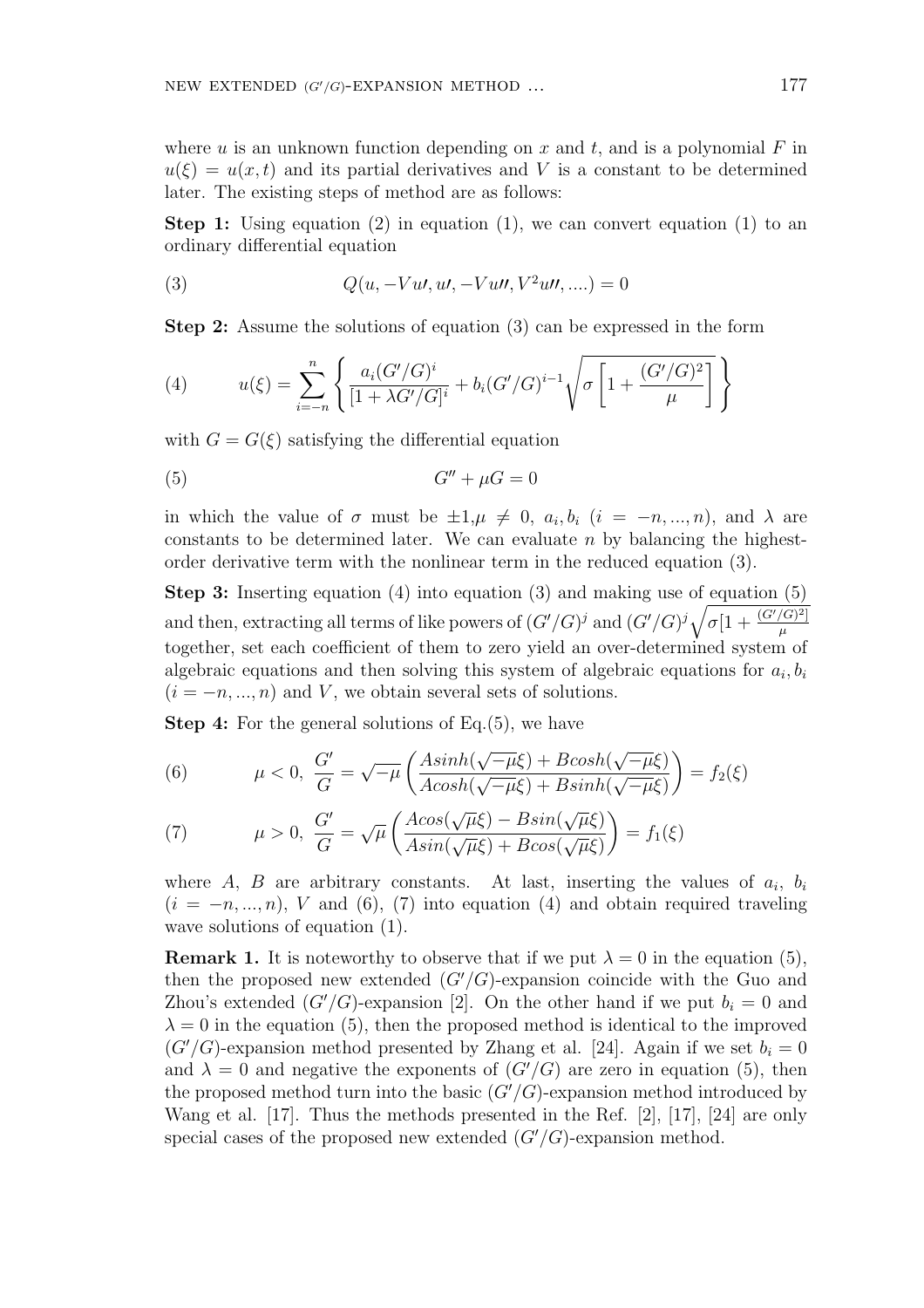#### 3. Application of our method

To test the validity of our method, let us consider two important equations of mathematical physics to construct exact traveling wave solutions:

**Example 3.1.** In this subsection, we will bring to bear the new extended  $(G'/G)$ expansion method to find the traveling wave solutions to the right-handed nc-Burgers equation:

$$
(8) \t\t\t u_t = u_{xx} + 2uu_x
$$

Using the traveling wave transformation (2), (8) is reduced to the following ODE:

$$
(9) \qquad \qquad u'' + 2uu' + Vu' = 0
$$

Integrating (9) with respect to  $\xi$  and setting the constant of integration to zero, we obtain

$$
(10) \qquad \qquad u' + u^2 + Vu = 0
$$

Balancing the highest order derivative and nonlinear term, we obtain  $N = 1$ . Now, the solutions of equation (10), according to equation (4) is

(11) 
$$
u(\xi) = a_0 + \frac{a_1(G'/G)}{1 + \lambda(G'/G)} + \frac{a_{-1}(1 + \lambda(G'/G))}{(G'/G)} + (b_0(G'/G)^{-1} + b_1 + b_{-1}(G'/G)^{-2})\sqrt{\sigma[1 + (G'/G)^2/\mu]}
$$

where  $G = G(\xi)$  satisfies equation (5). Substituting equations (11) and (5) into equation (10), collecting all terms with the like powers of  $(G'/G)^j$  and  $(G'/G)^j$  $\sigma[1 + (G'/G)^2/\mu]$ , and setting them to zero, we obtain a over-determined system that consists of eighteen algebraic equations (which are omitted for convenience).

Solving this over-determined system with the assist of Maple and inserting in equation (11), we have the following results.

Set 1:  $V = \pm$ √  $\overline{-\mu}$ ,  $a_0 = \pm$ 1 2 √  $\overline{-\mu}$ ,  $a_1 =$ 1  $\frac{1}{2}$ ,  $b_1 = \pm$  $\sqrt{u}$  $4\sigma$  $\overline{a}$ ,  $\lambda = a_{-1} = b_0 = b_{-1} = 0.$ Now, when  $\mu > 0$ , then using (7) and (11), we have

(12) 
$$
u_1(\xi) = -\frac{1}{2}\sqrt{-\mu} + \frac{1}{2}f_1(\xi) \pm \sqrt{\left(\frac{\mu}{4\sigma}\right)}\sqrt{\sigma(1 + f_1^2(\xi)/\mu)},
$$

where  $\xi = x -$ √  $=$ μt

(13) 
$$
u_2(\xi) = \frac{1}{2}\sqrt{-\mu} + \frac{1}{2}f_1(\xi) \pm \sqrt{\left(\frac{\mu}{4\sigma}\right)}\sqrt{\sigma(1 + f_1^2(\xi)/\mu)},
$$

where  $\xi = x +$ √  $\overline{-\mu}t$  and when  $\mu < 0$ , then using (6) and (11), we have

(14) 
$$
u_3(\xi) = -\frac{1}{2}\sqrt{-\mu} + \frac{1}{2}f_2(\xi) \pm \sqrt{\left(\frac{\mu}{4\sigma}\right)}\sqrt{\sigma(1 + f_2^2(\xi)/\mu)},
$$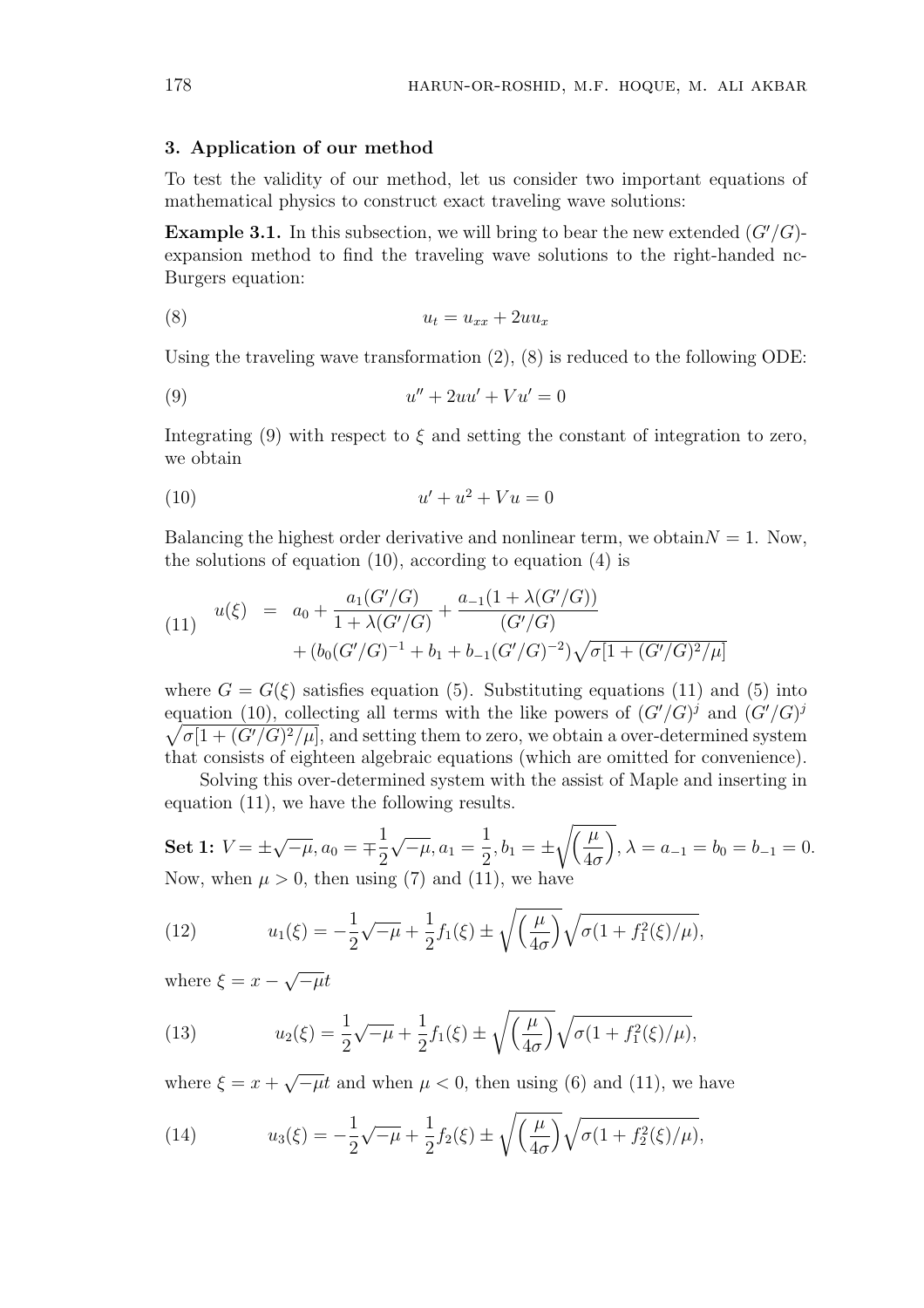where  $\xi = x -$ √  $\overline{-\mu}t$ 

(15) 
$$
u_4(\xi) = \frac{1}{2}\sqrt{-\mu} + \frac{1}{2}f_2(\xi) \pm \sqrt{\left(\frac{\mu}{4\sigma}\right)}\sqrt{\sigma(1 + f_2^2(\xi)/\mu)},
$$

where  $\xi = x +$ √  $\overline{-\mu}t$ 

Set 2:  $V = \pm 2$ √  $\overline{-\mu}$ ,  $a_0 = a_0$ ,  $a_1 =$  $a_0^2 \pm 2a_0$ √  $-\mu$  $\mu$  $\lambda = \frac{-a_0 \mp a_0}{\sqrt{a_0^2 + a_0^2}}$ √  $-\mu$  $\mu$ ,  $a_1 = b_{-1} = b_0 = b_1 = 0$ . Now, when  $\mu > 0$ , then using (7) and (11), we have

(16) 
$$
u_5(\xi) = a_0 + \frac{a_0^2 + 2a_0\sqrt{-\mu}}{\mu} \times \frac{f_1(\xi)}{1 + \frac{-a_0 - \sqrt{-\mu}}{\mu} f_1(\xi)},
$$

where  $\xi = x - 2$ √  $=$ μt

(17) 
$$
u_6(\xi) = a_0 + \frac{a_0^2 - 2a_0\sqrt{-\mu}}{\mu} \times \frac{f_1(\xi)}{1 + \frac{-a_0 + \sqrt{-\mu}}{\mu} f_1(\xi)},
$$

where  $\xi = x + 2\sqrt{-\mu}t$  and when  $\mu < 0$ , then using (6) and (11), we have

(18) 
$$
u_7(\xi) = a_0 + \frac{a_0^2 + 2a_0\sqrt{-\mu}}{\mu} \times \frac{f_2(\xi)}{1 + \frac{-a_0 - \sqrt{-\mu}}{\mu} f_2(\xi)},
$$

where  $\xi = x - 2$ √  $=$ μt

(19) 
$$
u_8(\xi) = a_0 + \frac{a_0^2 - 2a_0\sqrt{-\mu}}{\mu} \times \frac{f_2(\xi)}{1 + \frac{-a_0 + \sqrt{-\mu}}{\mu} f_2(\xi)},
$$

where  $\xi = x + 2\sqrt{-\mu}t$ 

Set 3:  $V = \pm 2$ √  $\overline{-\mu}, a_{-1} = -\mu, a_0 = \pm$ √  $\overline{-\mu}, \lambda = a_1 = b_1 = b_{-1} = b_0 = 0.$  Now, when  $\mu > 0$ , then using (7) and (11), we have

(20) 
$$
u_9(\xi) = -\sqrt{-\mu} - \mu f_1^{-1}(\xi),
$$

where  $\xi = x - 2$ √  $=$ μt

(21) 
$$
u_{10}(\xi) = \sqrt{-\mu} - \mu f_1^{-1}(\xi),
$$

where  $\xi = x + 2\sqrt{-\mu}t$  and when  $\mu < 0$ , then using (6) and (11), we have

(22) 
$$
u_{11}(\xi) = -\sqrt{-\mu} - \mu f_2^{-1}(\xi),
$$

where  $\xi = x - 2$ √  $=$ μt

(23) 
$$
u_{12}(\xi) = \sqrt{-\mu} - \mu f_2^{-1}(\xi),
$$

where  $\xi = x + 2\sqrt{-\mu}t$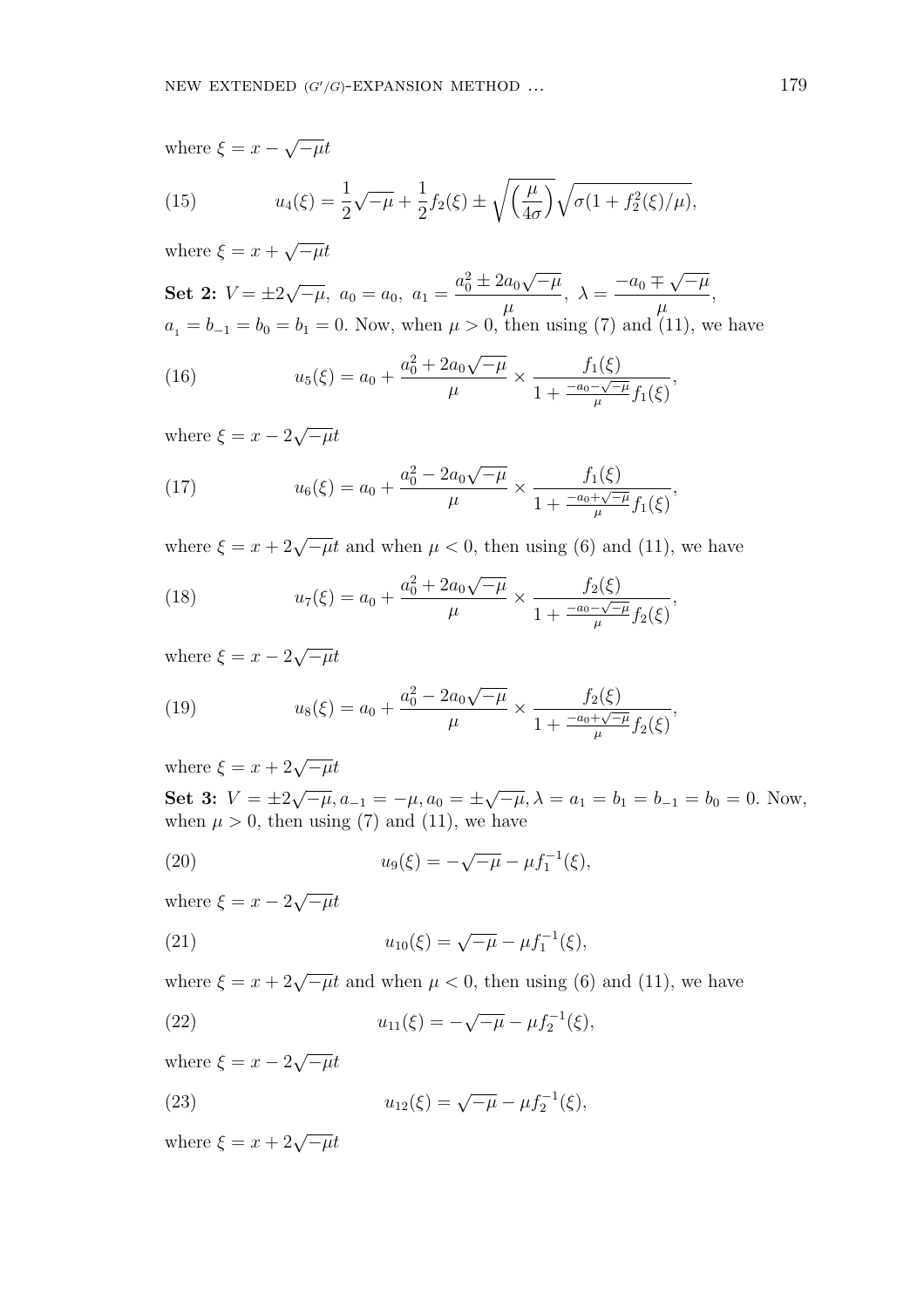Set 4:  $V = \pm 4$ √  $\overline{-\mu}$ ,  $a_{-1} = -\mu$ ,  $a_0 = \pm 2$ √  $\overline{-\mu}$ ,  $a_1 = 1$ ,  $\lambda = b_1 = b_{-1} = b_0 = 0$ . Now, when  $\mu > 0$ , then using (7) and (11), we have

(24) 
$$
u_{13}(\xi) = 2\sqrt{-\mu} + f_1(\xi) - \mu f_1^{-1}(\xi),
$$

where  $\xi = x - 4$ √  $=$ μt

(25) 
$$
u_{14}(\xi) = -2\sqrt{-\mu} + f_1(\xi) - \mu f_1^{-1}(\xi),
$$

where  $\xi = x + 4\sqrt{-\mu}t$  and when  $\mu < 0$ , then using (6) and (11), we have

(26) 
$$
u_{15}(\xi) = 2\sqrt{-\mu} + f_2(\xi) - \mu f_2^{-1}(\xi),
$$

where  $\xi = x - 4$ √  $=$ μt

(27) 
$$
u_{16}(\xi) = -2\sqrt{-\mu} + f_2(\xi) - \mu f_2^{-1}(\xi),
$$

where  $\xi = x + 4\sqrt{-\mu}t$ 

Set 5:  $V = \pm 2$ √  $\overline{-\mu}$ ,  $a_{-1} = -\mu$ ,  $a_0 = a_0$ ,  $\lambda =$  $a_0 \pm$ √  $\overline{-\mu}$  $\frac{\mathcal{V} - \mu}{\mu}, b_{-1} = a_1 = b_1 = b_0 = 0.$ Now, when  $\mu > 0$ , then using (7) and (11), we have

(28) 
$$
u_{17}(\xi) = a_0 - \mu(f_1(\xi))^{-1} \left[ 1 + \frac{a_0 + \sqrt{-\mu}}{\mu} f_1(\xi) \right],
$$

where  $\xi = x - 2$ √  $=$ μt

(29) 
$$
u_{18}(\xi) = a_0 - \mu(f_1(\xi))^{-1} \left[ 1 + \frac{a_0 - \sqrt{-\mu}}{\mu} f_1(\xi) \right],
$$

where  $\xi = x + 2\sqrt{-\mu}t$  and when  $\mu < 0$ , then using (6) and (11), we have

(30) 
$$
u_{19}(\xi) = a_0 - \mu(f_2(\xi))^{-1} \left[ 1 + \frac{a_0 + \sqrt{-\mu}}{\mu} f_2(\xi) \right],
$$

where  $\xi = x - 2$ √  $\overline{-\mu}t$ 

(31) 
$$
u_{20}(\xi) = a_0 - \mu(f_2(\xi))^{-1} \left[ 1 + \frac{a_0 - \sqrt{-\mu}}{\mu} f_2(\xi) \right],
$$

where  $\xi = x + 2\sqrt{-\mu}t$ 

Set-6:  $V = \pm$ √  $\overline{-\mu}, a_{-1} = -\mu/2, a_0 = a_0, \lambda =$  $2a_0 \pm$ √  $-\mu$  $\frac{\partial}{\partial \mu} \frac{\partial}{\partial t} + b_0 = \pm \mu$ p  $(1/4\sigma),$  $a_1 = b_1 = b_{-1} = 0$ . Now, when  $\mu > 0$ , then using (7) and (11), we have

(32) 
$$
u_{21}(\xi) = a_0 - \frac{\mu + (2a_0 + \sqrt{-\mu})f_1(\xi)}{2f_1(\xi)} + \mu f_1^{-1}(\xi)\sqrt{\frac{1}{4}(1 + f_1^2(\xi)/\mu)},
$$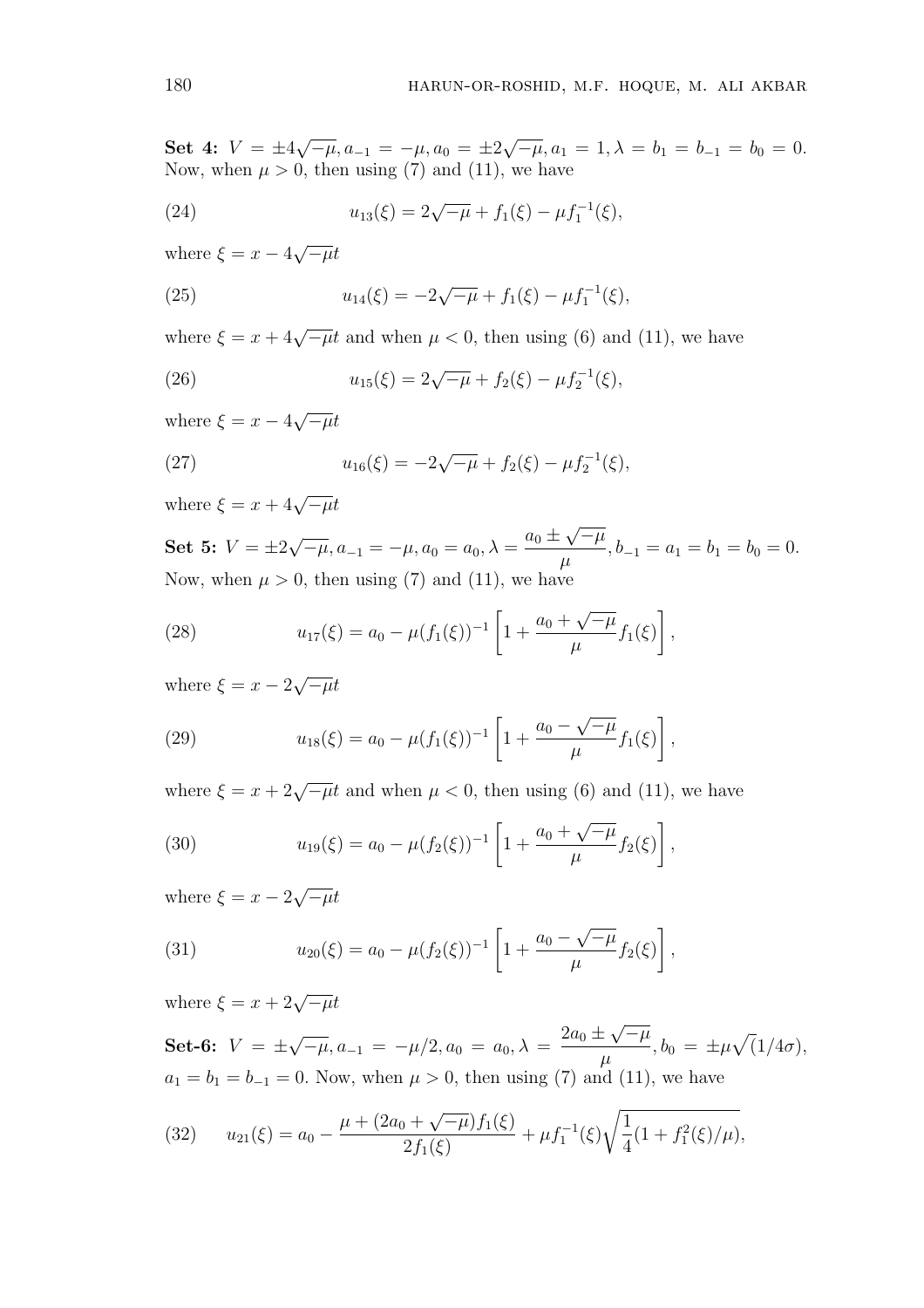where  $\xi = x -$ √  $\overline{-\mu}t$  $u_{22}(\xi) = a_0 \mu + (2a_0 -$ √  $\overline{-\mu}$ ) $f_1(\xi)$  $2f_1(\xi)$  $-\mu f_1^{-1}(\xi)$ r 1 4 (33)  $u_{22}(\xi) = a_0 - \frac{\mu + (2a_0 - \sqrt{\mu})J_1(\xi)}{2f_1(\xi)} - \mu f_1^{-1}(\xi)\sqrt{\frac{1}{4}}(1 + f_1^2(\xi)/\mu),$ √

where  $\xi = x +$  $\overline{-\mu}t$ 

(34) 
$$
u_{23}(\xi) = a_0 - \frac{\mu + (2a_0 + \sqrt{-\mu})f_1(\xi)}{2f_1(\xi)} - \mu f_1^{-1}(\xi)\sqrt{\frac{1}{4}(1 + f_1^2(\xi)/\mu)},
$$

where  $\xi = x -$ √  $\overline{-\mu}t$ 

(35) 
$$
u_{24}(\xi) = a_0 - \frac{\mu + (2a_0 - \sqrt{-\mu})f_1(\xi)}{2f_1(\xi)} + \mu f_1^{-1}(\xi)\sqrt{\frac{1}{4}(1 + f_1^2(\xi)/\mu)},
$$

where  $\xi = x +$ √  $\overline{-\mu}t$  and when  $\mu < 0$ , then using (6) and (11), we have

(36) 
$$
u_{25}(\xi) = a_0 - \frac{\mu + (2a_0 + \sqrt{-\mu})f_2(\xi)}{2f_2(\xi)} + \mu f_2^{-1}(\xi)\sqrt{\frac{1}{4}(1 + f_2^2(\xi)/\mu)},
$$

where  $\xi = x -$ √  $\overline{-\mu}t$ 

(37) 
$$
u_{26}(\xi) = a_0 - \frac{\mu + (2a_0 - \sqrt{-\mu})f_2(\xi)}{2f_2(\xi)} - \mu f_2^{-1}(\xi)\sqrt{\frac{1}{4}(1 + f_2^2(\xi)/\mu)},
$$

where  $\xi = x +$ √  $=$ μt

(38) 
$$
u_{27}(\xi) = a_0 - \frac{\mu + (2a_0 + \sqrt{-\mu})f_2(\xi)}{2f_2(\xi)} - \mu f_2^{-1}(\xi)\sqrt{\frac{1}{4}(1 + f_2^2(\xi)/\mu)},
$$

where  $\xi = x -$ √  $\overline{-\mu}t$ 

(39) 
$$
u_{28}(\xi) = a_0 - \frac{\mu + (2a_0 - \sqrt{-\mu})f_2(\xi)}{2f_2(\xi)} + \mu f_2^{-1}(\xi)\sqrt{\frac{1}{4}(1 + f_2^2(\xi)/\mu)},
$$

where  $\xi = x +$ √  $\overline{-\mu}t$ 

Remark 2. Comparison between Khan et al. [25] solutions and new solutions:

- (i) If  $C_1 = v, C_2 = 1$  in the paper of Khan et al. [25], from sub section 3.2 in example 2, the exact solution (35) turns into the solitary wave solution (36) −  $\tilde{v}$ 2  ${1 - \coth(v(x - vt)/2)}$  but if we put  $v/2 = \sqrt{-\mu}, A = 1, B = 0$  in our solution  $u_{11}$  becomes  $-\frac{v}{2}$  $\frac{v}{2}$ {1 – coth(v(x – vt)/2)}
- (ii) If  $C_1 = -v$ ,  $C_2 = 1$  in the paper of Khan et al. [25], from Section 3.2 in Example 2, the exact solution  $(35)$  turns into the solitary wave solution  $(37)$ −  $\tilde{v}$ 2  ${1 - tanh(v(x - vt)/2)}$  but if we put  $v/2 = \sqrt{-\mu}, A = 0, B = 1$  in our solution  $u_{11}$  becomes –  $\overline{v}$ 2  ${1-tanh(v(x-vt)/2)}$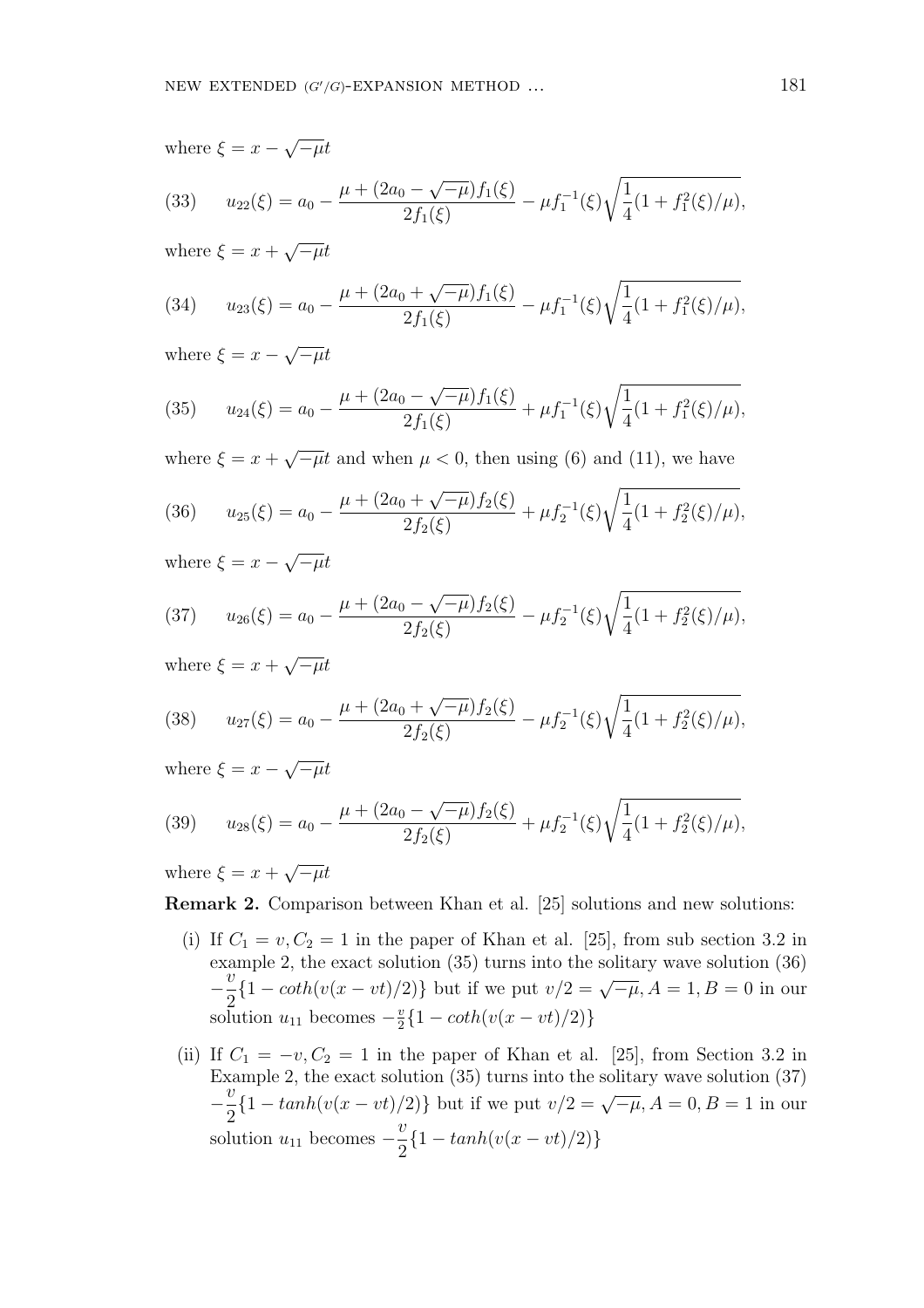**Example 3.2.** In this subsection, we will bring to bear the new extended  $(G'/G)$ expansion method to find the traveling wave solutions of the  $(1+1)$ -dimensional compound KdVB equation in the form:

(40) 
$$
u_t + \alpha u u_x + \beta u^2 u_x + \gamma u_{xx} - \delta u_{xxx} = 0,
$$

where  $\alpha, \beta, \gamma$  and  $\delta$  are constants.

This equation can be thought of as a generalization of KdV-mKdV and Burgers equations involving nonlinear dispersion and dissipation effects. The traveling wave solutions of equation (40) have been found in [23] using  $(G'/G)$ expansion method. To this end, we are going to find new traveling solution of the equation by our proposed method. Using traveling wave transformation (2), equation (40) is reduced to the following ODE:

(41) 
$$
C - Vu + \frac{1}{2}\alpha u^2 + \frac{1}{3}\beta u^3 + \gamma u' - \delta u'' = 0,
$$

where  $C$  is an integration constant. Considering the homogeneous balance between the highest order derivative and nonlinear term, we obtain  $N = 1$ . Now, the solutions of equation  $(40)$ , according to equation  $(4)$  is same of the equation (11). Substituting equation (11) and equation (5) into equation (41), collecting (11). Substituting equation (11) and equation (5) into equation (41), collecting all terms with the like powers of  $(G'/G)^{j}$  and  $(G'/G)^{j} \sqrt{\sigma[1 + (G'/G)^{2}/\mu]}$ , and setting them to zero, we obtain a over-determined system that consists of eighteen algebraic equations (which are omitted for convenience).

Solving this over-determined system with the assist of Maple and inserting in equation (11), we have the following results.

**Set 1.** 
$$
C = \frac{1}{72\delta\beta} \{ (288\alpha\mu\delta^2\beta + 3\alpha^3\delta - 6\alpha\beta\gamma^2) \mp (8\beta\gamma^3 + 1152\beta\gamma\mu\delta^2) / \sqrt{6\delta/\beta} \},
$$

$$
V = -\frac{96\delta^2\mu\beta + 3\delta\alpha^2 - 2\beta\gamma^2}{12\delta\beta}, \quad \lambda = 0, \quad a_1 = \mp\sqrt{\frac{6\delta}{\beta}}, \quad a_{-1} = \pm\mu\sqrt{\frac{6\delta}{\beta}},
$$

$$
a_0 = -\frac{\alpha}{2\beta} \mp \frac{\gamma}{\sqrt{6\delta\beta}}, \quad b_1 = b_0 = b_{-1} = 0.
$$

Now, when  $\mu > 0$ , then using (7) and (11), we have

(42) 
$$
u_{2,1}^{\pm}(\xi) = -\frac{\alpha}{2\beta} \pm \frac{\gamma}{\sqrt{6\delta\beta}} \mp \mu \sqrt{\frac{6\delta}{\beta}} f_1^{-1}(\xi) \pm \sqrt{\frac{6\delta}{\beta}} f_1(\xi),
$$

and when  $\mu < 0$ , then using (6) and (11), we have

(43) 
$$
u_{2,2}^{\pm}(\xi) = -\frac{\alpha}{2\beta} \pm \frac{\gamma}{\sqrt{6\delta\beta}} \mp \mu \sqrt{\frac{6\delta}{\beta}} f_2^{-1}(\xi) \pm \sqrt{\frac{6\delta}{\beta}} f_2(\xi),
$$

where  $\xi = x +$  $96\delta^2\mu\beta + 3\delta\alpha^2 - 2\beta\gamma^2$  $\frac{36\alpha}{12\delta\beta}t$ 

**Set 2.** 
$$
C = \frac{1}{72\delta\beta^2} \{ (72\alpha\mu\delta^2\beta + 3\alpha^3\delta - 6\alpha\beta\gamma^2) \pm (8\beta\gamma^2 + 288\beta\gamma\mu\delta^2) / \sqrt{6\delta/\beta} \},
$$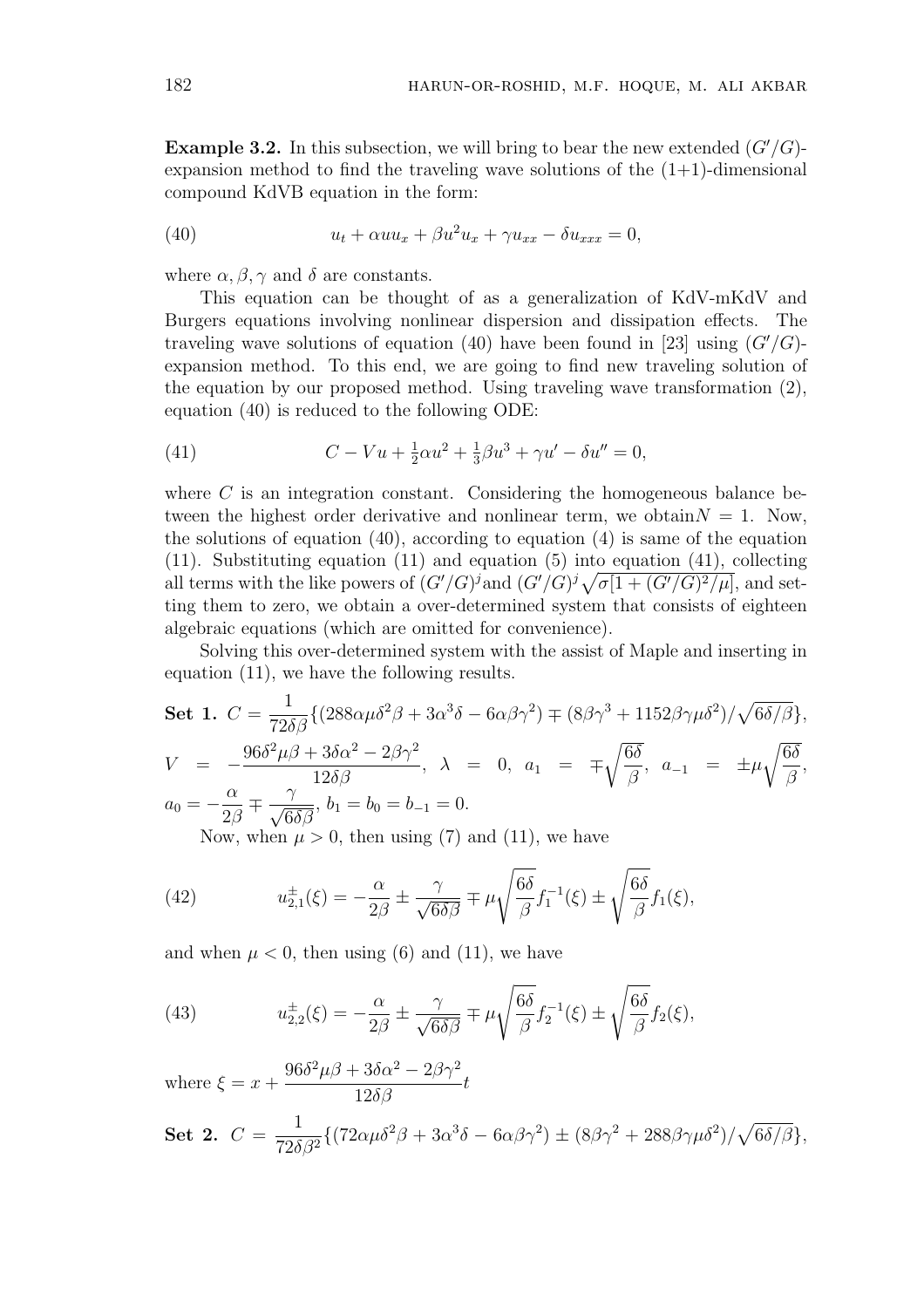$$
V = -\frac{24\delta^2 \mu \beta + 3\delta \alpha^2 - 2\beta \gamma^2}{12\delta \beta}, \lambda = 0, a_1 = \pm \sqrt{\frac{6\delta}{\beta}}, a_0 = -\frac{\alpha}{2\beta} \pm \frac{\gamma}{\sqrt{6\delta\beta}}, a_{-1} = b_1 = b_0 = b_{-1} = 0.
$$
 Now, when  $\mu > 0$ , then using (7) and (11), we have

(44) 
$$
u_{2,3}^{\pm}(\xi) = -\frac{\alpha}{2\beta} \pm \frac{\gamma}{\sqrt{6\delta\beta}} \pm \sqrt{\frac{6\delta}{\beta}} f_1(\xi),
$$

and when  $\mu < 0$ , then using (6) and (11), we have

(45) 
$$
u_{2,4}^{\pm}(\xi) = -\frac{\alpha}{2\beta} \pm \frac{\gamma}{\sqrt{6\delta\beta}} \pm \sqrt{\frac{6\delta}{\beta}} f_2(\xi),
$$

where  $\xi = x +$  $24\delta^2\mu\beta + 3\delta\alpha^2 - 2\beta\gamma^2$  $\frac{36\alpha}{12\delta\beta}t$ 

**Set 3.** 
$$
C = \frac{1}{216\delta^2\beta^2} \left\{ \pm (72\gamma\mu\beta^2\delta^2 + 8\beta^2\gamma^3) \sqrt{3\delta/2\beta} + 54\alpha\beta\mu\delta^3 - 18\alpha\beta\gamma^2\delta \right\},
$$

$$
V = -\frac{6\delta^2 \mu \beta + 3\delta \alpha^2 - 2\beta \gamma^2}{12\delta \beta}, \lambda = 0, a_1 = \pm \sqrt{\frac{3\delta}{2\beta}}, a_0 = -\frac{\alpha}{2\beta} \pm \frac{\gamma}{\sqrt{6\delta \beta}}, b_1 = \sqrt{\frac{3\delta \mu}{\beta \beta}}
$$

±  $\frac{36\mu}{2\beta\sigma}$ ,  $a_{-1} = b_{-1} = b_0 = 0$ . Now, when  $\mu > 0$ , then using (7) and (11), we have s s

(46) 
$$
u_{2,5}^{\pm}(\xi) = -\frac{\alpha}{2\beta} \pm \frac{\gamma}{\sqrt{6\delta\beta}} \pm \sqrt{\frac{3\delta}{2\beta}} f_1(\xi) \mp \sqrt{\frac{3\delta\mu}{2\beta\sigma}} \sqrt{\sigma(1 + f_1^2(\xi)/\mu)},
$$

and when  $\mu < 0$ , then using (6) and (11), we have

(47) 
$$
u_{2,6}^{\pm}(\xi) = -\frac{\alpha}{2\beta} \pm \frac{\gamma}{\sqrt{6\delta\beta}} \pm \sqrt{\frac{3\delta}{2\beta}} f_2(\xi) \mp \sqrt{\frac{3\delta\mu}{2\beta\sigma}} \sqrt{\sigma(1 + f_2^2(\xi)/\mu)},
$$

where  $\xi = x +$  $6\delta^2\mu\beta + 3\delta\alpha^2 - 2\beta\gamma^2$  $\frac{36\alpha-2\beta}{12\delta\beta}t$ 

Set 4.  $C =$ 1  $72\delta\beta^2$  $\{(72\alpha\mu\delta^2\beta + 3\alpha^3\delta - 6\alpha\beta\gamma^2) \mp (8\beta\gamma^2 + 288\beta\gamma\mu\delta^2)/$ p  $6\delta/\beta\},\$  $V = 24\delta^2\mu\beta + 3\delta\alpha^2 - 2\beta\gamma^2$  $\frac{36\alpha}{12\delta\beta}$ ,  $\lambda = \lambda$ ,  $a_{-1} = \pm \mu$ r  $6\delta$  $\frac{\partial o}{\partial \beta}$ ,  $a_0 = -\frac{\alpha}{2\beta} \pm \frac{\beta}{2\beta}$  $\frac{\gamma + 6\delta\mu\lambda}{\sqrt{250}}$  $6\delta\beta$ ,  $a_1 = b_{-1} = b_0 = b_1 = 0$ . Now, when  $\mu > 0$ , then using (7) and (11), we have

(48) 
$$
u_{2,7}^{\pm}(\xi) = -\frac{\alpha}{2\beta} \pm \frac{\gamma + 6\delta\mu\lambda}{\sqrt{6\delta\beta}} \mp \mu \sqrt{\frac{6\delta}{\beta}} \frac{1 + \lambda f_1(\xi)}{f_1(\xi)},
$$

and when  $\mu < 0$ , then using (6) and (11), we have

(49) 
$$
u_{2,8}^{\pm}(\xi) = -\frac{\alpha}{2\beta} \pm \frac{\gamma + 6\delta\mu\lambda}{\sqrt{6\delta\beta}} \mp \mu \sqrt{\frac{6\delta}{\beta}} \frac{1 + \lambda f_2(\xi)}{f_2(\xi)},
$$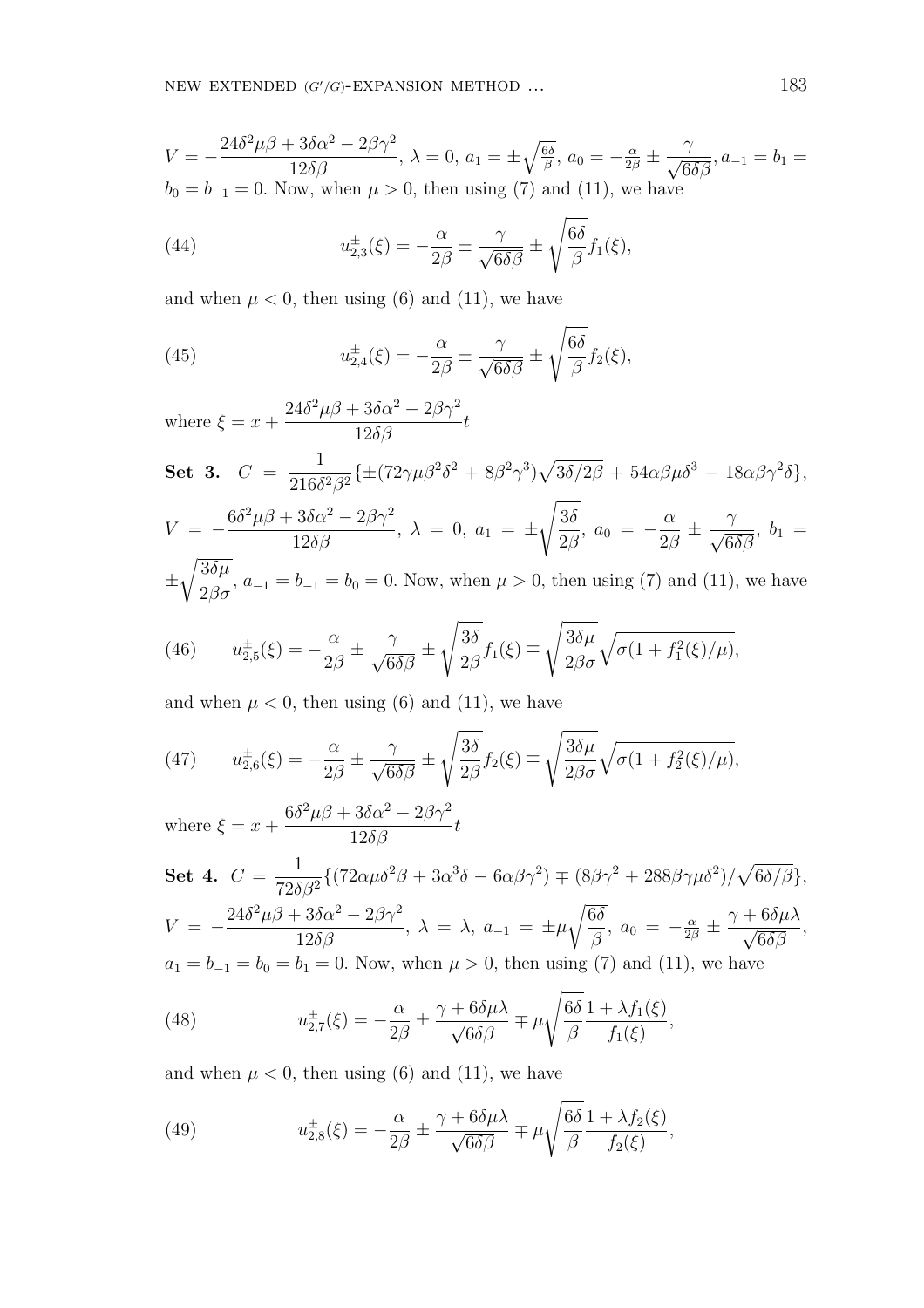where 
$$
\xi = x + \frac{24\delta^2 \mu \beta + 3\delta \alpha^2 - 2\beta \gamma^2}{12\delta \beta} t
$$
  
\n**Set 5.**  $C = \frac{1}{72\delta \beta^2} \{ (72\alpha \mu \delta^2 \beta + 3\alpha^3 \delta - 6\alpha \beta \gamma^2) \pm (8\beta \gamma^2 + 288\beta \gamma \mu \delta^2) / \sqrt{6\delta/\beta} \},$   
\n $V = -\frac{24\delta^2 \mu \beta + 3\delta \alpha^2 - 2\beta \gamma^2}{12\delta \beta}, \lambda = \lambda, a_1 = \pm(\lambda^2 \mu + 1) \sqrt{\frac{6\delta}{\beta}}, a_0 = -\frac{\alpha}{2} \pm \frac{\gamma - 6\delta \mu \lambda}{\sqrt{6\delta \beta}},$   
\n $a_{-1} = b_{-1} = b_0 = b_1 = 0$ . Now, when  $\mu > 0$ , then using (7) and (11), we have  
\n(50)  $u_{2,9}^{\pm}(\xi) = -\frac{\alpha}{2} \pm \frac{\gamma - 6\delta \mu \lambda}{\sqrt{6\delta/\beta}} \pm (\lambda^2 \mu + 1) \sqrt{\frac{6\delta}{\beta}} \frac{f_1(\xi)}{1 + \lambda f_1(\xi)},$ 

and when  $\mu < 0$ , then using (6) and (11), we have

(51) 
$$
u_{2,10}^{\pm}(\xi) = -\frac{\alpha}{2} \pm \frac{\gamma - 6\delta\mu\lambda}{\sqrt{6\delta/\beta}} \pm (\lambda^2\mu + 1)\sqrt{\frac{6\delta}{\beta}} \frac{f_2(\xi)}{1 + \lambda f_2(\xi)},
$$

where  $\xi = x +$  $24\delta^2\mu\beta + 3\delta\alpha^2 - 2\beta\gamma^2$  $\frac{36\alpha-2\beta}{12\delta\beta}t$ Set 6.  $C =$ 1  $72\delta\beta^2$  $\{(18\alpha\mu\delta^2\beta + 3\alpha^3\delta - 6\alpha\beta\gamma^2) \mp (2\gamma^3 + 18\gamma\mu\delta^2)/$ p  $6\delta\beta\},\,$  $V = 6\delta^2\mu\beta + 3\delta\alpha^2 - 2\beta\gamma^2$  $\frac{36\alpha}{12\delta\beta}$ ,  $\lambda = \lambda$ ,  $a_{-1} = \pm \mu$ s  $3\delta$  $\frac{\partial}{\partial \beta}$ ,  $a_0 =$ α 2β ∓  $\frac{\gamma + 3\delta\mu\lambda}{\sqrt{250}}$  $6\delta\beta$ ,  $b_0 = \pm \mu$ s  $3\delta$  $\frac{36}{2\beta\sigma}$ ,  $a_1 = b_{-1} = b_1 = 0$ . Now, when  $\mu > 0$ , then using (7) and (11),

we have

(52)  

$$
u_{2,11}(\xi) = -\frac{\alpha}{2\beta} - \frac{\gamma + 3\delta\mu\lambda}{\sqrt{6\delta\beta}} + \mu \sqrt{\frac{3\delta}{2\beta}} \frac{1 + \lambda f_1(\xi)}{f_1(\xi)}
$$

$$
= \mu \sqrt{\frac{3\delta}{2\beta\sigma}} \sqrt{\sigma(1 + f_1^2(\xi)/\mu)},
$$

(53)  

$$
u_{2,12}(\xi) = -\frac{\alpha}{2\beta} + \frac{\gamma + 3\delta\mu\lambda}{\sqrt{6\delta\beta}} - \mu\sqrt{\frac{3\delta}{2\beta}}\frac{1 + \lambda f_1(\xi)}{f_1(\xi)}
$$

$$
\mp \mu\sqrt{\frac{3\delta}{2\beta\sigma}}\sqrt{\sigma(1 + f_1^2(\xi)/\mu)},
$$

and when  $\mu < 0$ , then using (6) and (11), we have

(54)  

$$
u_{2,13}(\xi) = -\frac{\alpha}{2\beta} - \frac{\gamma + 3\delta\mu\lambda}{\sqrt{6\delta\beta}} + \mu\sqrt{\frac{3\delta}{2\beta}} \frac{1 + \lambda f_2(\xi)}{f_2(\xi)}
$$

$$
\mp \mu\sqrt{\frac{3\delta}{2\beta\sigma}}\sqrt{\sigma(1 + f_2^2(\xi)/\mu)},
$$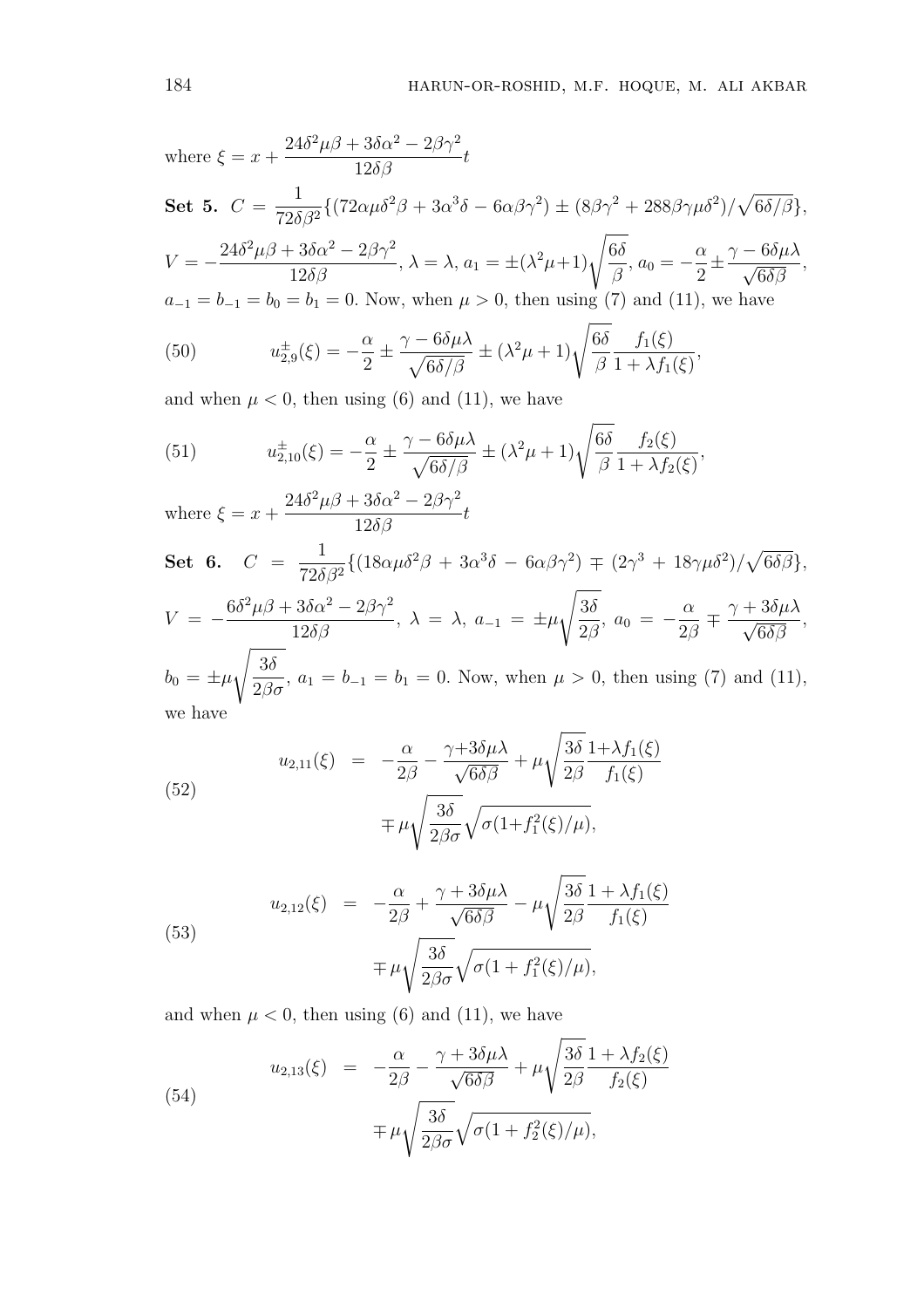$6\delta^2\mu\beta + 3\delta\alpha^2 - 2\beta\gamma^2$ 

(55)  

$$
u_{2,14}(\xi) = -\frac{\alpha}{2\beta} + \frac{\gamma + 3\delta\mu\lambda}{\sqrt{6\delta\beta}} - \mu \sqrt{\frac{3\delta}{2\beta}} \frac{1 + \lambda f_2(\xi)}{f_2(\xi)}
$$

$$
\mp \mu \sqrt{\frac{3\delta}{2\beta\sigma}} \sqrt{\sigma(1 + f_2^2(\xi)/\mu)},
$$

where  $\xi = x +$  $\frac{36\alpha-2\beta}{12\delta\beta}t$ Set 7.  $C = -$ 1  $\frac{1}{216\delta^2\beta^2} \left\{ \pm (72\gamma\mu\beta^2\delta^2 + 8\beta^2\gamma^3) \right\}$ p  $\overline{3 \delta /2 \beta} - 9 \delta^2 \alpha^3 - 54 \alpha \beta \mu \delta^3 +$  $18\alpha\beta\gamma^2\delta$ ,  $V = 6\delta^2\mu\beta + 3\delta\alpha^2 - 2\beta\gamma^2$  $\frac{36\alpha}{12\delta\beta} \xrightarrow{\Delta\rho} \lambda = \gamma$  $\frac{1}{3\mu\delta}$ ,  $a_{-1} = \pm \mu$ r  $3\delta$  $\frac{36}{2\beta}$ ,  $a_0 =$ α  $2\beta$ ,  $b_0 = \pm \mu$ s  $3\delta$  $\frac{36}{2\beta\sigma}$ ,  $a_1 = b_{-1} = b_1 = 0$ . Now, when  $\mu > 0$ , then using (7) and (11), we have

(56) 
$$
u_{2,15}(\xi) = -\frac{\alpha}{2\beta} \pm \mu \sqrt{\frac{3\delta}{2\beta}} \frac{1 - \frac{\gamma}{3\mu\delta} f_1(\xi)}{f_1(\xi)} \pm \mu \sqrt{\frac{3\delta}{2\beta\sigma}} \sqrt{\sigma (1 + f_1^2(\xi)/\mu)},
$$

and when  $\mu < 0$ , then using (6) and (11), we have

(57) 
$$
u_{2,16}(\xi) = -\frac{\alpha}{2\beta} \pm \mu \sqrt{\frac{3\delta}{2\beta}} \frac{1 - \frac{\gamma}{3\mu\delta} f_2(\xi)}{f_2(\xi)} \pm \mu \sqrt{\frac{3\delta}{2\beta\sigma}} \sqrt{\sigma (1 + f_2^2(\xi)/\mu)},
$$

where  $\xi = x +$  $6\delta^2\mu\beta + 3\delta\alpha^2 - 2\beta\gamma^2$  $\frac{36\alpha-2\beta}{12\delta\beta}t$ 

Note. For correct solutions, we have one solution taking upper signs and another solution taking lower sign but there is no restriction on the signs of  $b_1, b_0, b_{-1}$ .

Remark 3. Comparison between Zayed [23] solutions and new solutions:

In the paper of Zayed [23], from Section 3 in Example 2, the exact solution (23) turns our solution (45) when  $\gamma = 0$  and  $AB = -\mu/2$ . After then, if we use the same conditions on  $A, B$  like [23], we can get all the solitary solutions of [23].

Remark 4. We have verified all the achieved solutions by putting them back into the original equation (8) of Example 3.1 and into the original equation (40) of Example 3.2 with the aid of Maple 13.

### 4. Results and discussion

We have constructed twenty eight exact traveling wave solutions for the nc-Burger equations and thirty two solutions for the  $(1 + 1)$ -dimensional compound KdVB equation including solitons, periodic solutions via the new extended  $(G'/G)$ expansion method. It is important to state that one (for each equation) of our obtained solutions is in good agreement with the existing results which are shown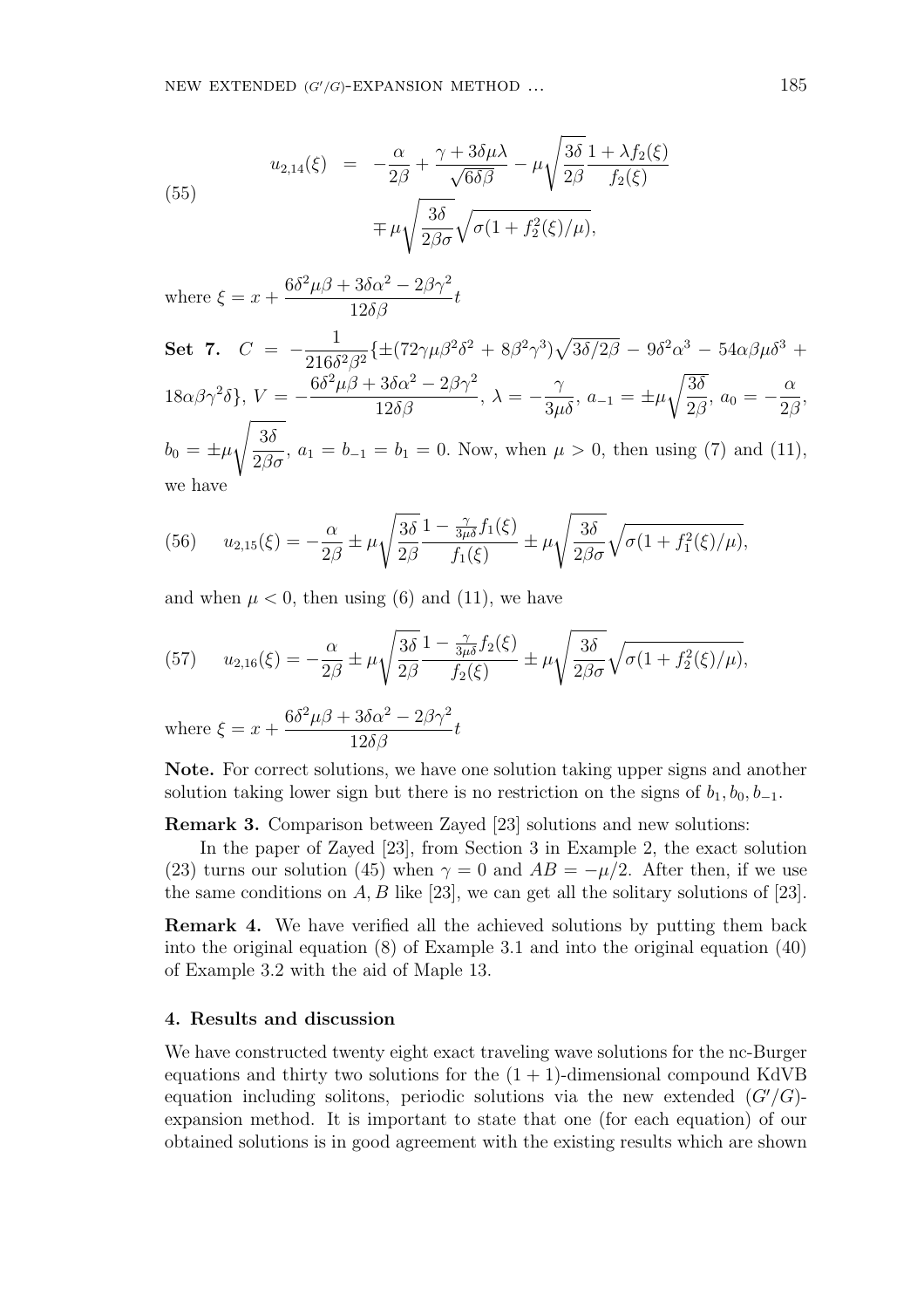in Remarks 2, 3. Beyond Remarks 2, 3, we have constructed new exact traveling wave solutions  $u_1$  to  $u_{28}$  for ncBurgers equation and solutions  $u_{1,2}^{\pm}$  to  $u_{2,16}^{\pm}$  for  $(1+1)$ -dimensional compound KdVB equation which have not been reported in the previous literature. In addition, the graphical representations of some obtained traveling wave solutions are shown in Figure 1 to Figure 13.

Graphical representations of the solutions: The graphical illustrations of the solutions are depicted in the figures with the aid of Maple. Solutions  $u_3, u_4$ ,  $u_7, u_8, u_{25}, u_{28}, u_{2,4}^{\pm}, u_{2,6}^{\pm}, u_{2,8}^{\pm}, u_{2,10}^{\pm}, u_{2,13}, u_{2,14}$  and  $u_{2,16}^{\pm}$  describes the kink wave. Kink waves are traveling waves which arise from one asymptotic state to another. The kink solutions are approach to a constant at infinity. Fig. 1 and Fig. 2 below shows the shape of the exact Kink-type solution of  $u_3$  and  $u_{28}$  the righthanded noncommutative burgers equation  $(8)$ . The shape of figures of solutions  $u_4, u_7, u_8, u_{25}, u_{2,8}^{\pm}, u_{2,10}^{\pm}, u_{2,13}, u_{2,14}$  are similar to the figure of solution of  $u_3$  and  $u_4^{\pm}, u_6^{\pm}, u_{16}^{\pm}$  are similar to Fig. 2. So, the figures of these solutions are omitted for convenience.



Fig-1: Kink solution for Eq (14) with  $\mu$  = -2,  $\sigma$  = -1, B=1, A=2



Fig-2: Kink solution for Eq (39) with  $\mu$ =-1,  $\sigma$ =B=1, A=2, a0=-2



Fig-3: Kink solution for Eq (31) with  $\mu$ =-1,  $\sigma$ =B=1, A=2, a0=-1

Fig-4: Singular Kink solution for Eq (38) with  $\mu$ =-1,  $\sigma$ =B=1, A=2, a0=-2

Solutions  $u_{11}, u_{12}, u_{15}, u_{16}, u_{19}, u_{20}$  and  $u_{27}$  comes infinity as in hyperbolic function, are singular Kink solution. Fig. 3 and Fig. 4 shows the shape of the exact singular Kink-type solution of  $u_{20}$  and  $u_{27}$  respectively. The shape of figures of solutions  $u_{11}, u_{12}, u_{15}, u_{16}, u_{19}$  are similar to the figure of solution  $u_{20}$ , and so, the figures of these solutions are omitted for convenience. Another type of singular kink type figure is expressed by the solution  $u_{26}$  whose figure is described by Fig. 5 and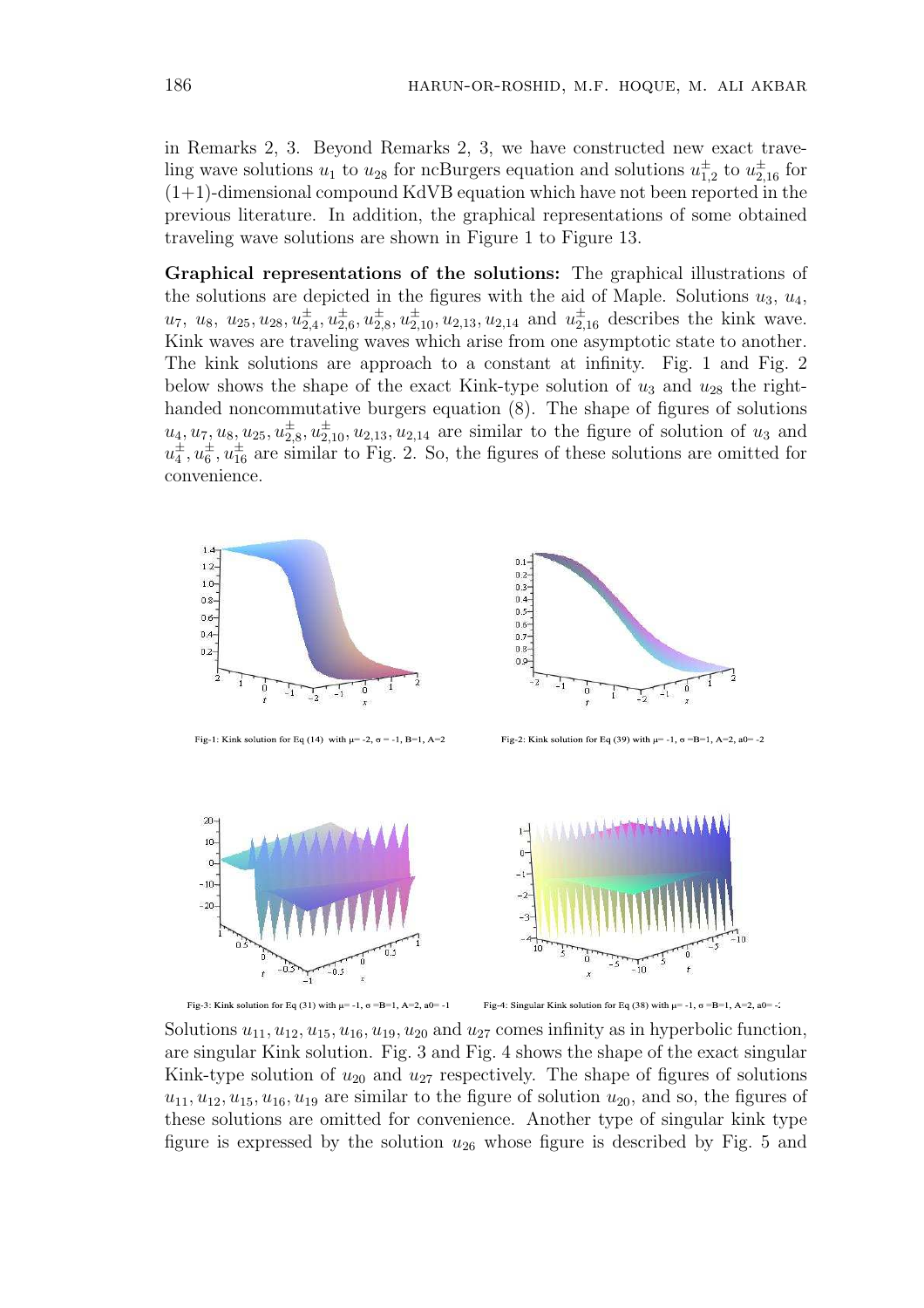singular kink type figure of the of KdVB equation is expressed by solutions  $u_{2,2}^{\pm}$ whose figure is described by Fig. 10.



Fig-5: Singular Kink solution for Eq (37) with  $\mu$ = -1,  $\sigma$  =B=1, A=2, a0= -2





 $18$ <br> $16$ <br> $14$ <br> $12$ <br> $10$ <br> $8$ <br> $6$ <br> $4$ 

Fig-6: Singular Kink solution for (21) with  $\mu = \sigma = B = 1$ , A=3

Fig-7: Singular Kink solution for (33) with  $A=\mu=2$ ,  $\sigma =B=1$ , a0=-2



Fig-8: Singular Kink solution for (25) with  $\mu=2$ ,  $\sigma = B=1$ , A=3



Fig-9: Singular Kink solution for (32) with  $A=\mu=2$ ,  $\sigma =B=1$ , a0=-2

Solutions  $u_1, u_2, u_5, u_6, u_9, u_{10}, u_{13}, u_{14}, u_{17}, u_{18}, u_{21}, u_{22}, u_{23}$  and  $u_{24}$  comes infinity as in trigonometric function, are singular Kink solution. Fig. 6, Fig. 7, Fig. 8 and Fig. 9 shows the shape of the exact singular Kink-type solution of  $u_{10}, u_{22}, u_{14}$ , and  $u_{21}$ , respectively. The shape of figures of solutions  $u_1, u_2, u_5, u_6, u_9, u_{18}$  are similar to the figure of solution  $u_{10}$ , the shape of figure of solution  $u_{13}$  is similar to the figure of solution  $u_{25}$  and the shape of figure of solution  $u_{24}$  is similar to the figure of solution  $u_{21}$ , and so, the figures of these solutions are omitted for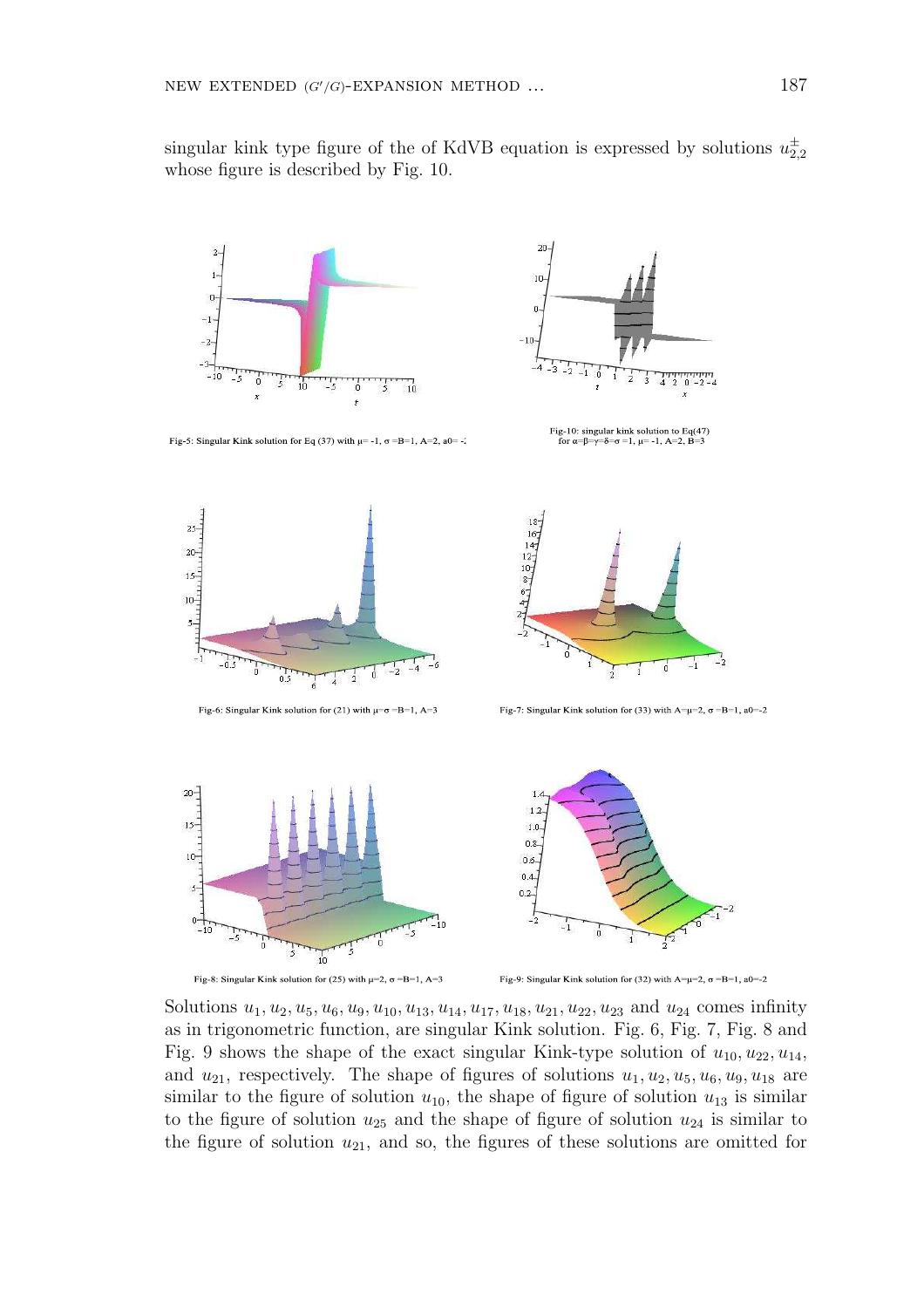convenience.

Solutions  $u_{2,1}^{\pm}, u_{2,3}^{\pm}, u_{2,5}^{\pm}, u_{2,7}^{\pm}, u_{2,9}^{\pm}, u_{2,11}, u_{2,12}$  and  $u_{2,15}^{\pm}$  of KdVB equation (trigonometric functions as  $cos(x - t)$  are periodic solutions. Fig. 11 Fig. 12 and Fig. 13 shows the shape of the periodic solution of  $u_{2,1}$ ,  $u_{2,5}^-$  and  $u_{2,15}$  (when  $b_0$ take  $-, a_{-1}$  take + sign), respectively. The shape of figures of solutions  $u_{2,1}^+, u_{2,3}^{\pm}$  $u_{2,7}^{\pm}, u_{2,9}^{\pm}, u_{2,11}, u_{2,12}$  are similar to the figure of solution  $u_{2,1}$ , the shape of figure of solution  $u_{2,15}$  ( $b_0$  take +,  $a_{-1}$  take −),  $u_{2,11}$  (when sign of  $a_0$  take −,  $a_{-1}$  take +, b<sub>1</sub> take  $-$ ) and  $u_{2,12}$  (when sign of  $a_0$  take  $+$ ,  $a_{-1}$  take  $-$ ,  $b_1$  take  $+$ ) is similar to the Fig. 13. Others are similar to the Fig. 11, and so, the figures of these solutions are omitted for convenience.



# 5. Conclusion

The new extended  $(G'/G)$ -expansion method is presented to search exact traveling wave solutions for NPDEs. In addition, this method is also computerizable, which allows us to perform complicated and tedious algebraic calculation using a computer by the help of symbolic programs such as Maple, Mathematica, Matlab, and so on. We apply it to the right-handed non-commutative burgers and the  $(1 + 1)$ -dimensional compound KdVB equations. As a results, many plentiful new hyperbolic functions and periodic solutions with free parameters including soliton solutions are obtained. Overall, the results reveal that the presented method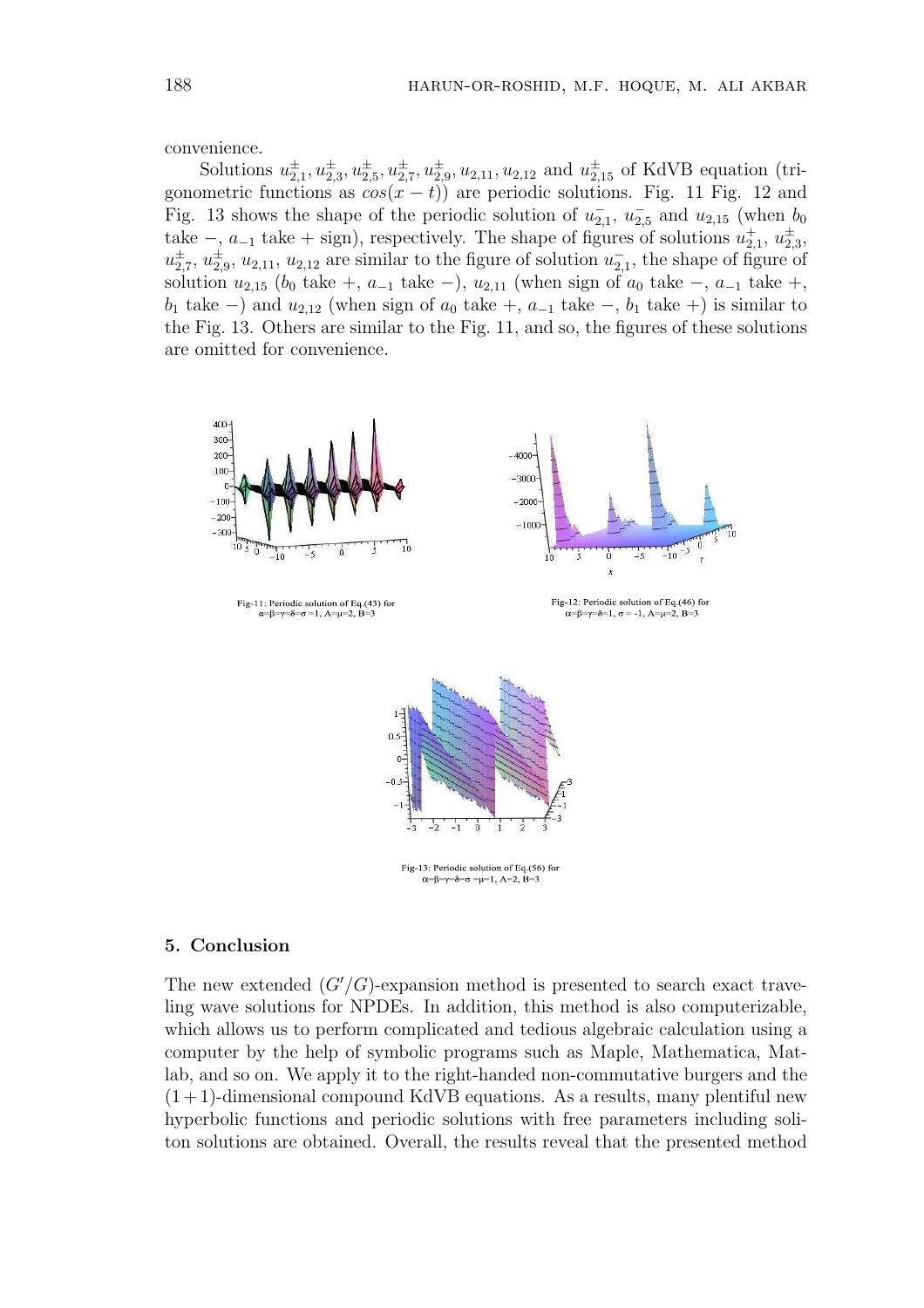is effective, productive and more powerful than the original  $(G'/G)$ -expansion method and it can be applied for other kind of nonlinear evolution equations in mathematical physics.

#### References

- [1] Calogero, F., Degasperis, A., Nuovo Cimento, B. Serie 11, vol. 39, no. 1 (1977), 1-54.
- [2] Guo, S., Zhou, Y., Appl. Math. Comput., 215 (2010), 3214-3221.
- [3] HOQUE, M.F., AKBAR, M.A., ROSHID, H.-O., ALAM, M.N., Int. J. Pure Appl. Math. (To appear).
- [4] Inan, I.E., Kaya, D., Physica, A, 381 (2007), 104-15.
- [5] JORDAN, P.M., PURI, A., Phys. Lett., A, 335 (2005), 150-6.
- [6] Khan, K., Akbar, M.A., Alam, M.A., J. Egyptian Math. Soc., Article ID D-13-00026, 2013. (To appear).
- [7] Lu, D.C., Hong, B.J., Tian, L.X., J. of Lanzhou Uni. Of Tech., 33 (1) (2007), 139-142.
- [8] Matveev, V.B., Salle, M.A., Springer-Verlag, Berlin, 1991.
- [9] Mei, J.Q., Zhang, H.-Q., Chaos, Solitons and Fractals, 20 (4) (2004), 771-777.
- [10] Miurs, M.R., Backlund transformation, Springer, Berlin, 1978.
- [11] Nakkeeran, K., Phys. Lett., A, 275 (2000), 415-8
- [12] Osipov, V.A., Phys. Lett., A, 193 (1994), 97-101.
- [13] Qiu, Y.H., Tian, B.D., Int. Math. Form, 6 (2011), 147-157.
- [14] RAY, A.K., BHATTACHARJEE, J.K., Phys. Lett., A, 371 (2007), 241-248.
- [15] ROSHID, H.O., NIZHUM, M.R., AKBAR, M.A., Annals of Pure and Appl. Math., 3 (2013), 10-16.
- [16] TIAN, B., ZHAO, K., GAO, Y.-T., Int. J. of Eng. Sci., 35 (10-11) (1997), 1081-1083.
- [17] Wang, M.L., Zhang, J.L., Li, X.Z., J. Phys. Lett., A, 372 (2008), 417- 423.
- [18] Wazwaz, A.M., Appl. Math. Comput., 154 (2004), 713-723.